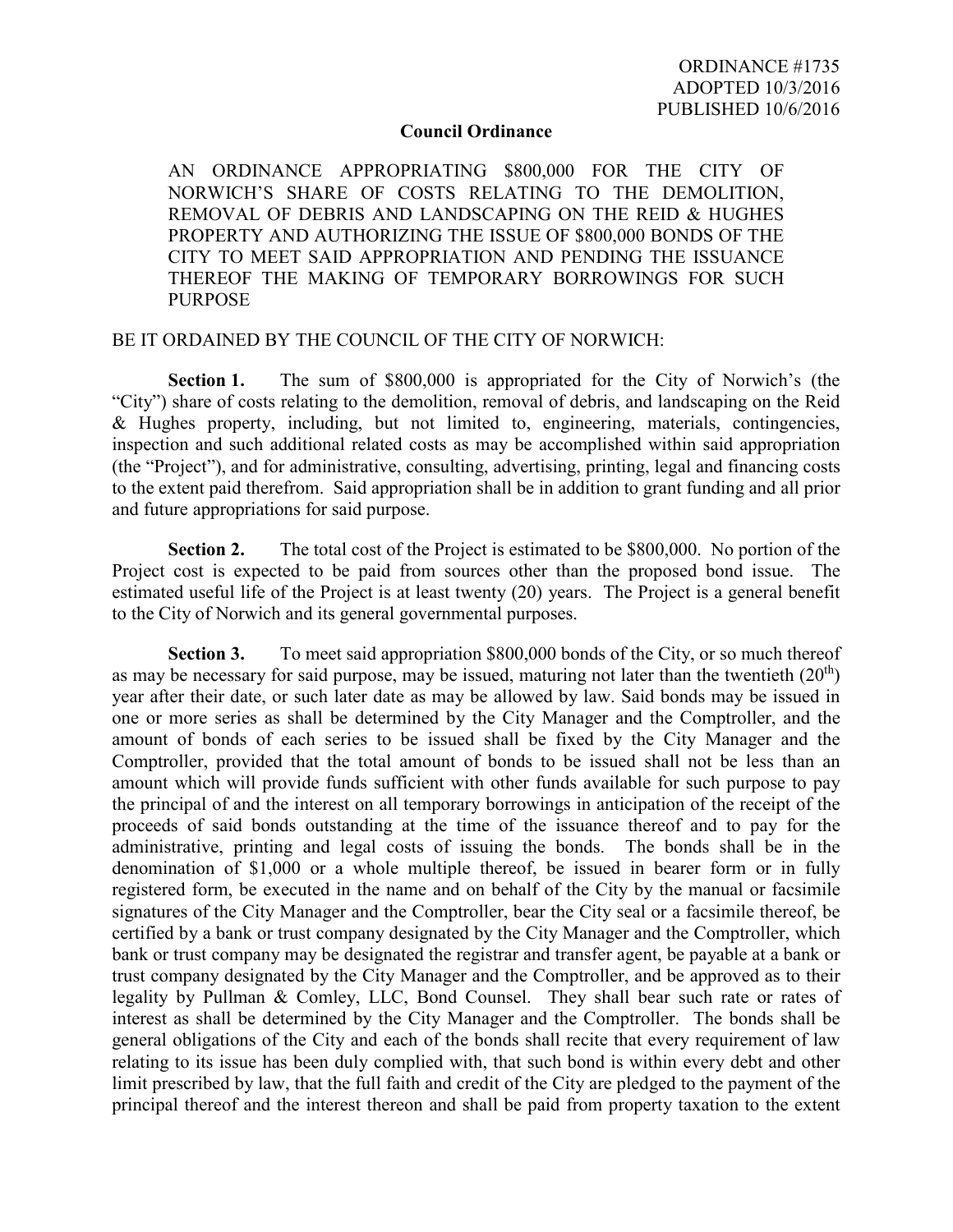not paid from other funds available for the payment thereof. The aggregate principal amount of the bonds, annual installments of principal, redemption provisions, if any, the date, time of issue and sale and other terms, details and particulars of such bonds, shall be determined by the City Manager and the Comptroller in accordance with the requirements of the General Statutes of Connecticut, as amended (the "Statutes"). In connection with the issuance of any bonds or notes authorized herein, the City may exercise any power delegated to municipalities pursuant to Section 7-370b of the Statutes, including the authority to enter into agreements managing interest rate risk. The City Manager and Comptroller, on behalf of the City, shall execute and deliver such reimbursement agreements, letter of credit agreement, credit facilities, remarketing, standby marketing agreements, standby bond purchase agreements, and any other commercially necessary or appropriate agreements which are necessary, appropriate or desirable in connection with or incidental to the sale and issuance of such bonds or notes.

**Section 4.** The issue of the bonds aforesaid and of all other bonds or notes of the City heretofore authorized but not yet issued, as of the effective date of this ordinance, would not cause the indebtedness of the City to exceed any debt limit calculated in accordance with law.

**Section 5.** Said bonds shall be sold by the City Manager and Comptroller in a competitive offering or by negotiation, in their discretion. If sold at competitive offering, the bonds shall be sold upon sealed proposals, auction or similar process, at not less than par and accrued interest on the basis of the lowest net or true interest cost to the City.

**Section 6.** The City Manager and the Comptroller are authorized to make temporary borrowings in anticipation of the receipt of the proceeds of any series of said bonds. Notes evidencing such borrowings shall be signed by the manual or facsimile signatures of the City Manager and the Comptroller, have the seal of the City or a facsimile thereof affixed, be payable at a bank or trust company designated by the City Manager and the Comptroller, be certified by a bank or trust company designated by the City Manager and the Comptroller pursuant to Section 7-373 of the Statutes, and be approved as to their legality by Pullman & Comley, LLC, Bond Counsel. They shall be issued with maturity dates which comply with the provisions of the Statutes governing the issuance of such notes, as the same may be amended from time to time. The notes shall be general obligations of the City and each of the notes shall recite that every requirement of law relating to its issue has been duly complied with, that such note is within every debt and other limit prescribed by law, that the full faith and credit of the City are pledged to the payment of the principal thereof and the interest thereon and shall be paid from property taxation to the extent not paid from other funds available for the payment thereof. The net interest cost on such notes, including renewals thereof, and the expense of preparing, issuing and marketing them, to the extent paid from the proceeds of such renewals or said bonds, shall be included as a cost of the Project. Upon the sale of said bonds the proceeds thereof, to the extent required, shalt be applied forthwith to the payment of the principal of and the interest on any such temporary borrowings then outstanding or shall be deposited with a bank or trust company in trust for such purpose.

**Section 7.** Resolution of Official Intent to Reimburse Expenditures with Borrowings. The City (the "Issuer") hereby expresses its official intent pursuant to §1.150-2 of the Federal Income Tax Regulations, Title 26 (the "Regulations"), to reimburse expenditures paid sixty days prior to and after the date of passage of this ordinance in the maximum amount and for the capital project defined in Section 1 with the proceeds of bonds, notes, or other obligations